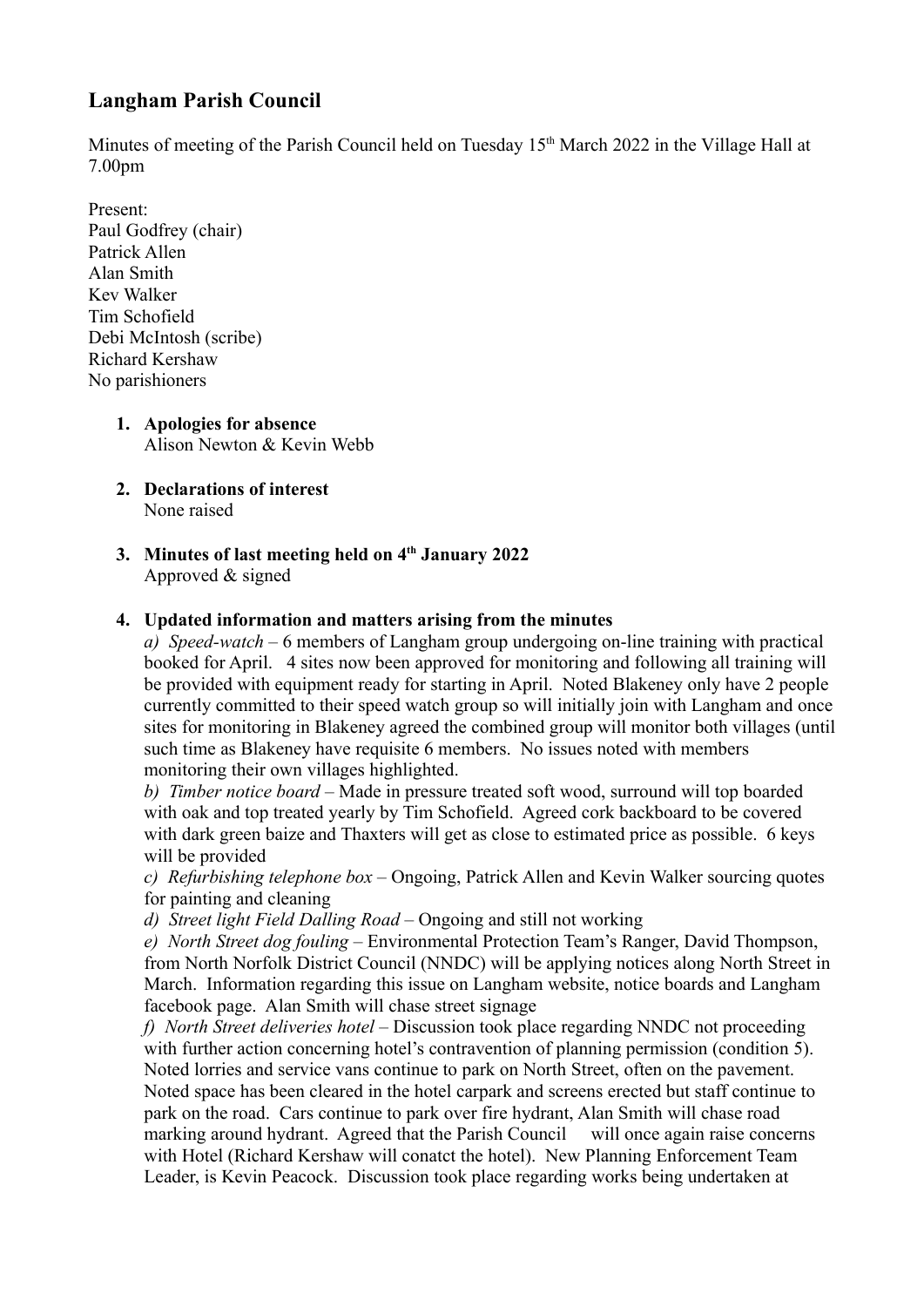Langham Hall and noted that Chris Young, NNDC Conservation Officer, is regularly in attendance.

*g) North Street H bars* – Initial request to Micheal Dalby (NNCC), funding is not available, Alan Smith stated that residents of Rippingall Yard not convinced they will be of benefit. Paul Godfrey to forward Micheal Dalby's email onto Richard Kershaw.

- **5. Electric vehicle charging points** Noted NCC 4<sup>th</sup> October 2021cabinet meeting setting out policy and NCC report on potential increase of charging points. Ongoing maintenance costs resulted in Cley PC not going ahead with project**.**
- **6. Playing field and public space order** Richard Kershaw to chase a response
- **7. Bisley Hill gravel pit and the Felbrick Trust** Land rented to tenants and £50 per annum paid to the Parish Council.

### **8. Finance**

**Income**

None

### Expenditure

|          |                                                                          | £126.89 |
|----------|--------------------------------------------------------------------------|---------|
|          | 30/11/22 Drax (September and October) – direct debit (streetlights elec) |         |
| 29/12/21 | Drax (November – direct debit)                                           | £62.46  |
| 7/2/22   | Drax (December – direct debit)                                           | £63.24  |
| 28/2/22  | $Draw (January - direct debt)$                                           | £63.24  |
| 15/3/22  | K. & M. Lighting Services (street lighting maintenance - Jan)            | £21.36  |
| 15/3/22  | K. & M. Lighting Services (street lighting maintenance $-$ Feb)          | £21.36  |
| 15/3/22  | K. & M. Lighting Services (street lighting maintenance $-$ March)        | £21.36  |
| 21/2/22  | K. Webb (quarterly computer allowance)                                   | £20.00  |
| 15/3/22  | SCS Accounting Solutions (quarterly payroll)                             | £12.00  |
| 15/3/22  | Norfolk PT&S (annual subscription)                                       | £104.15 |
| 15/3/22  | Information Commissioner (annual registration)                           | £40.00  |
|          |                                                                          |         |

Balances of Bank accounts:- Current - £10,167.26 credit, Business Saver- £45.78 credit (as at 13th March, 2022)

#### **9. Planning applications, determinations and any other planning matters** -

a) Morston Road PF/21/2186 – Richard Kershaw stated NNDC waiting landscape comments before discussion. Noted land has been abandoned for the past 70 years b) Retrospective 14 The Langham PF/22/0249 – no comments

c) 18 St Marys Lane PF/22/0510 – no comments

d) Langham Hall and Stable Court – general discussion

## 10. **Correspondence**

Police Community update for January, 2022 Police Community update for February, 2022 Norfolk Coast Partnership Update for January, 2022 Clerks and Councils Direct magazine January, 2022 SNAP meeting on 17/3/22 Request from Priscilla Bacon Hospice for a donation Request from Fresh Start for a donation Request from Lynx for a Langham village representative